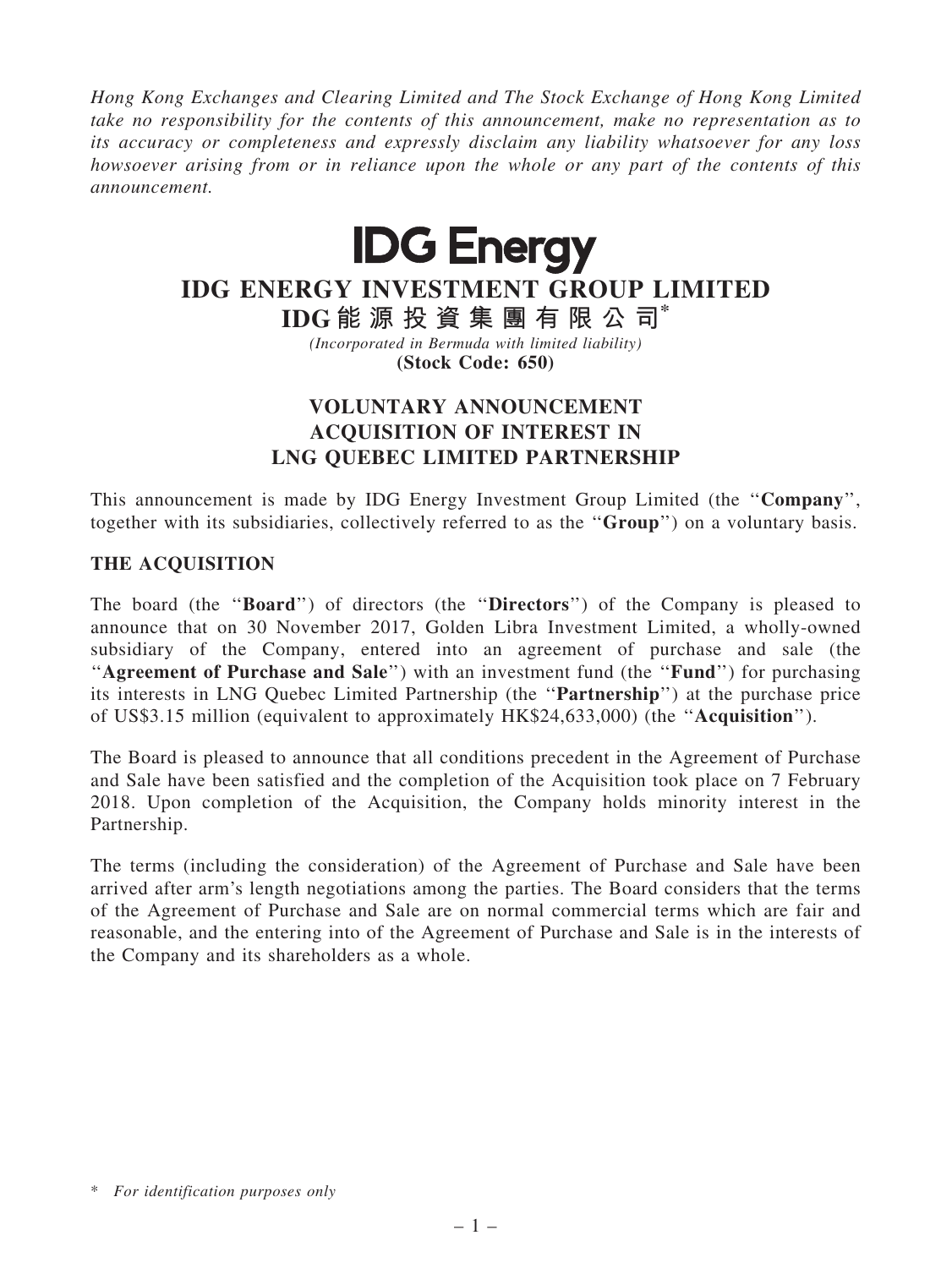#### INFORMATION ON THE PARTNERSHIP

The Partnership, through its wholly-owned subsidiary GNL Quebec Inc. (''GNLQI''), is developing a state-of-the-art and low-carbon-emission liquefied natural gas (''LNG'') exporting terminal (the "**Terminal**") with a maximum nameplate liquefaction capacity of up to eleven million tons per annum. The Terminal will be located in Saguenay, Quebec, Canada and GNLQI is in the process of applying for various permits for its construction. GNLQI plans to commence the construction in the fourth quarter of 2020 and expects to export its first cargo of LNG in the fourth quarter of 2024. The Terminal is designed to receive, liquefy and export up to 1.55 billion standard cubic feet of natural gas per day (equivalent to approximately 15.4 billion cubic meters per year) from gas supply sources in North America and is well-located to deliver cost-competitive LNG to Asia, Europe and South America, etc. The Partnership was initiated and funded by Freestone International LLC and Breyer Capital LLC in 2013, and the Fund became a limited partner of the Partnership in 2014.

#### REASONS FOR AND BENEFITS OF THE ACQUISITION

The Company completed its investment in Jiangxi Jovo Energy Company Limited\* (江西九 豐能源有限公司) on 28 July 2017, which marked an important milestone for the Company by providing opportunities of importing low-cost natural gas overseas and participating in the satisfaction of the rapidly growing need of natural gas in China.

North America has considerable amount of low-cost natural gas as a result of the shale gas revolution started in mid-2000s, and the current scarcity of export terminal projects limits its natural gas exportation to global markets. With terminal projects being constructed and put into use, North America's LNG export is expected to increase by several times. The Terminal is a project with unique and competitive advantages which can produce natural gas of globally competitive price with low operational expenses and capital expenditure.

The Board believes that the Acquisition perfectly matches the Group's business strategy and, together with the Company's existing investments, has achieved the first step of its key layout of natural gas import and export, and will bring the Company synergies in natural gas industry as well as good financial returns.

#### LISTING RULES IMPLICATIONS

As at the date of this announcement, to the best of the knowledge, information and belief of the Directors having made all reasonable enquiries, the Fund is not a connected person of the Company under the Rules Governing the Listing of Securities on The Stock Exchange of Hong Kong Limited (the ''Listing Rules'') and the Acquisition is not a connect transaction of the Company under the Listing Rules.

Since all applicable ratios in respect of the Acquisition under Rule 14.07 of the Listing Rules are less than 5%, the Acquisition does not constitute a notifiable transaction of the Company under Chapter 14 of the Listing Rules.